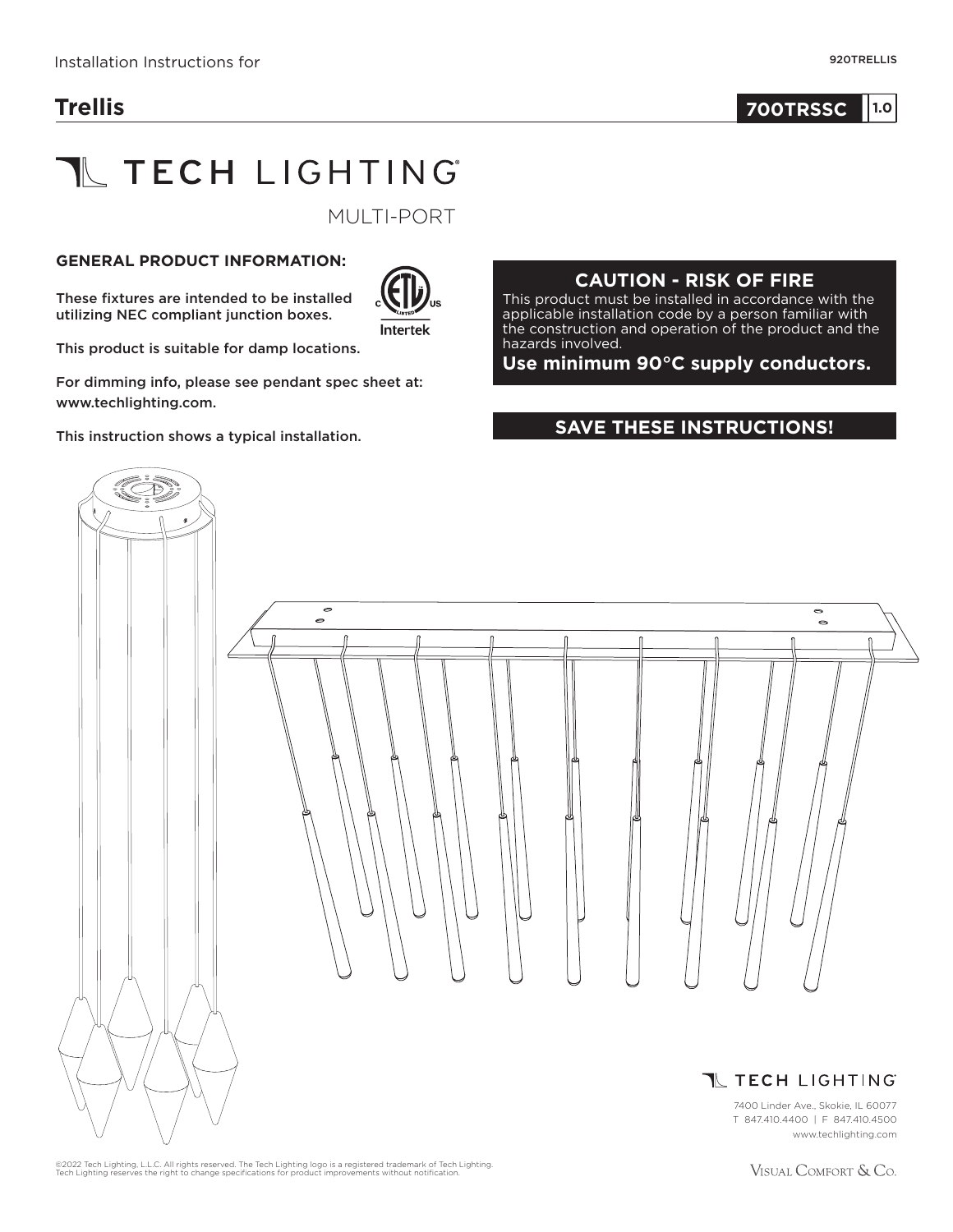#### **Install the Canopy (4, 6, and 8 Port)**



**3** Secure the mounting plate to the junction box with the #8 screws provided. Reposition the drivers inside the canopy if necessary. **Skip to Step 2A.**

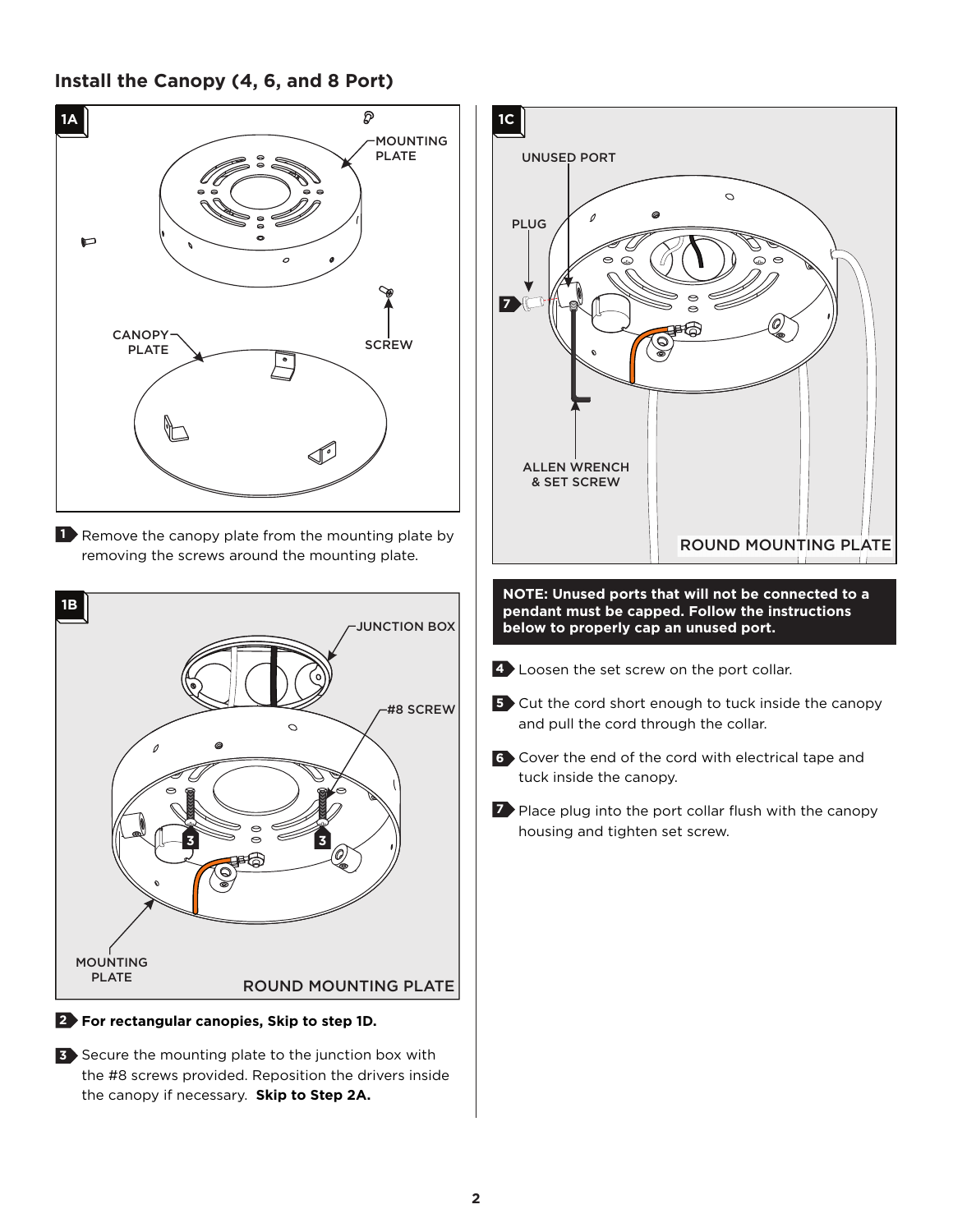# **Install the Canopy (18 and 27 Port)**



**1** Remove the mounting plate from the canopy by removing the screws around the canopy.



2) Secure the mounting plate to the junction box with the #8 screws provided

Verify that the mounting plate is level before continuing. **3**

Line up an anchor tip with the center a mounting plate hole, and push the anchor into the ceiling up to the threads. **4**

**5** Screw the anchors in the rest of the way with a Phillips-head screwdriver.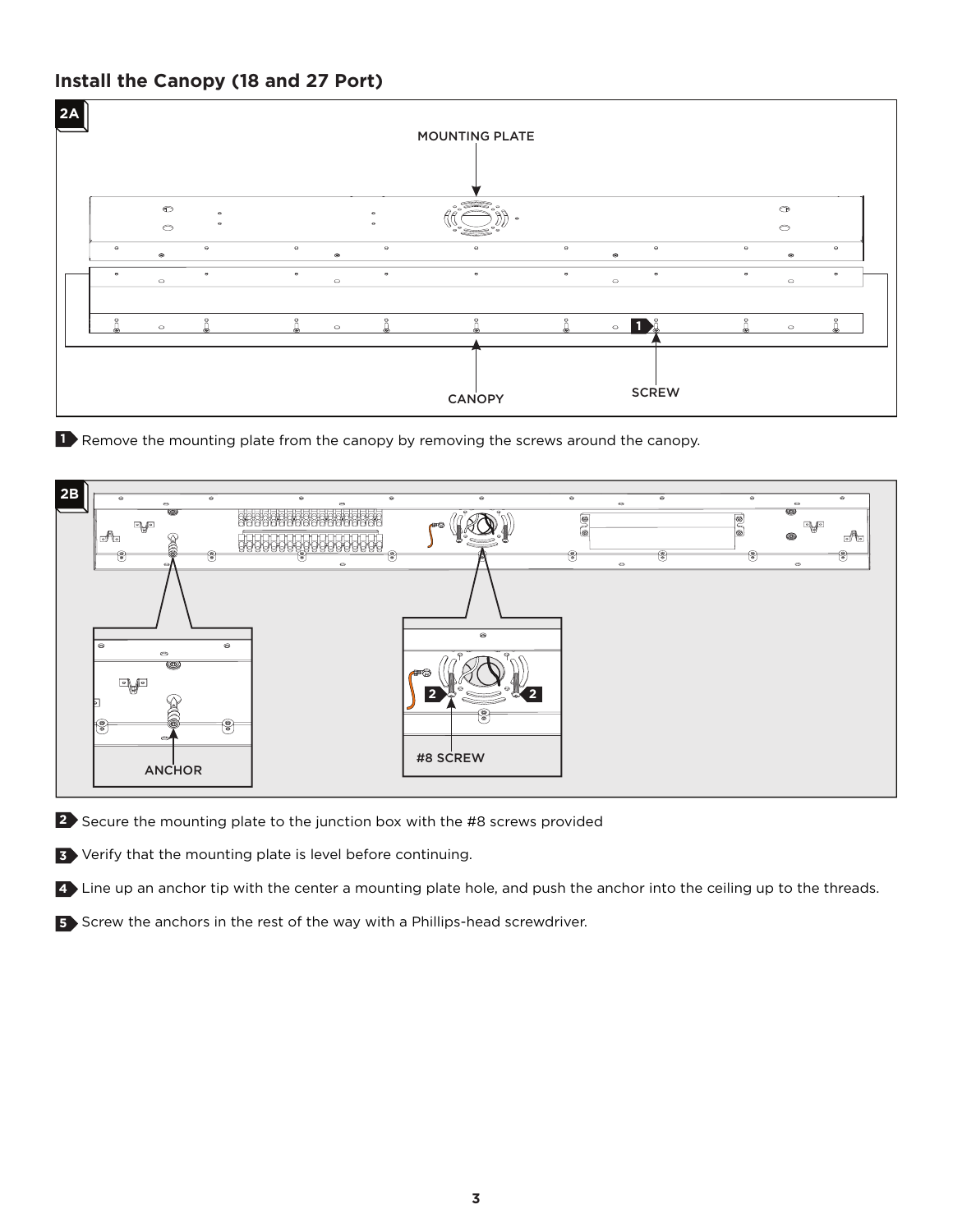

**6** Slide a #8 screw through a washer and screw it into an anchor.

**7** Repeat for the other anchor(s) to secure the mounting plate to the ceiling.

Unused ports that will not be connected to a pendant must be capped. Follow the instructions on Page 2 to properly **8** cap an unused port.

**Note: For rectangular canopies (18 or 27 port), the safety cord can be used to hold the bottom plate to ease installation.**

#### **Connect the Power**



**1** Connect the fixture to a suitable ground in accordance with local electrical code.

2 Connect the hot wire to the black fixture wire using wires nuts.

Connect the neutral wire to the white fixture wire **3** using wire nuts.

Neatly tuck the all wires and wire nut connections into **4** the canopy housing and secure the canopy plate to the mounting plate (reversal of step 1A).

**NOTE:** Do not restore power to the fixture until all pendants have been connected or unused ports have been capped.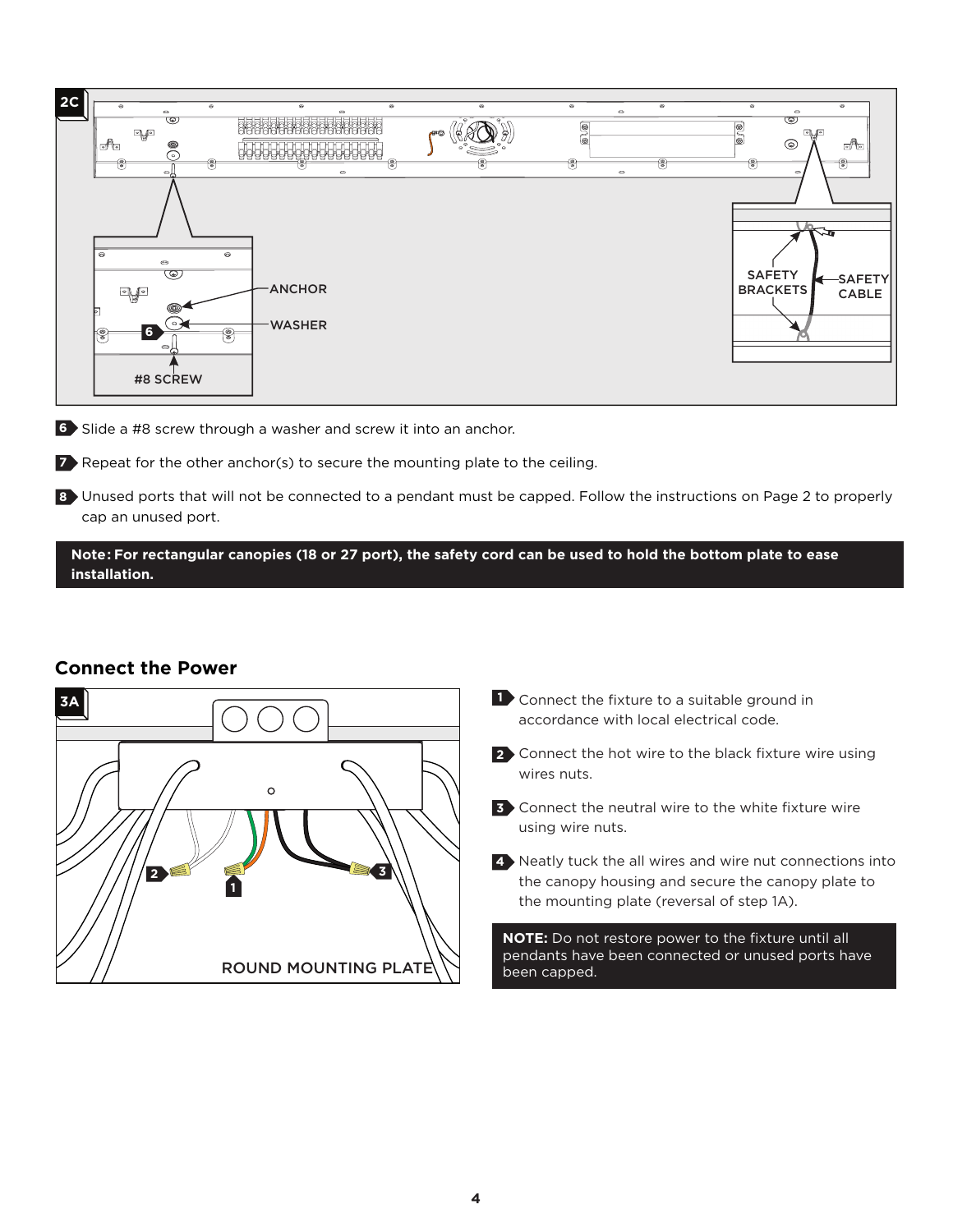### **Install the 4" Flush Canopy**



- 1 Connect the white driver wire to the neutral power line with a wire nut.
- 2 Connect the black driver wire to the hot power line with a wire nut.
- **3** Properly place the driver, all wires, and wire nut connections into the junction box



Unscrew the finial and drop the nut and canopy down **4** along the cord.



- **5** Secure the crossbar to the junction box with the #8-32 Screws.
- Connect the fixture to a suitable ground in **6** accordance with local electrical codes.



- **7** Connect the blue driver wire to the black fixture wire using a wire nut.
- 8 Connect the red driver wire to the red fixture wire using a wire nut.
- For dimming, use the pink/purple and gray wires to **9** connect to a compatible dimmer. Cap these wires off if not in use.
- 10 Neatly tuck the wire nut connections into the electrical box, slide the canopy plate up along the cord and secure against the ceiling using the finial.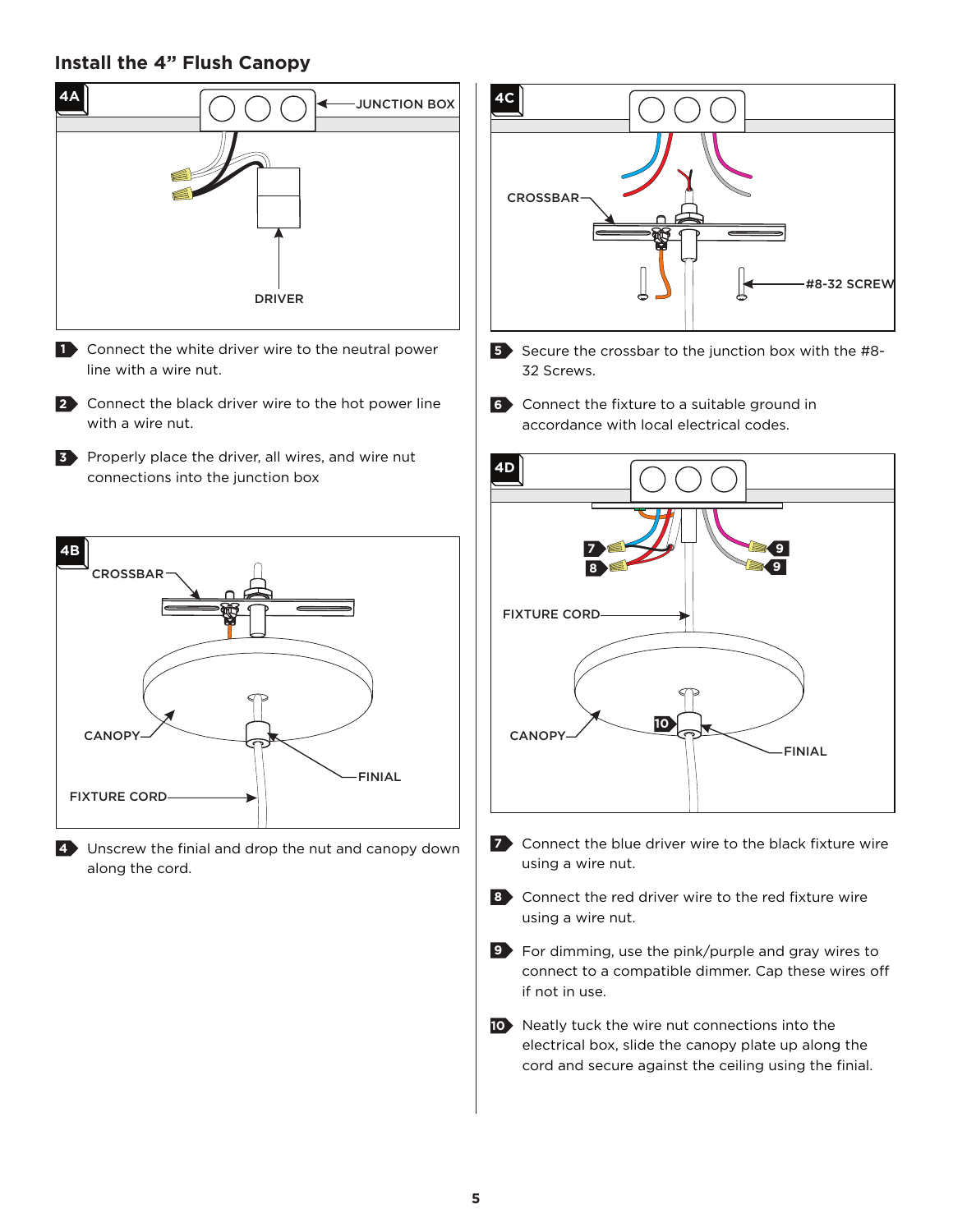#### **Install the Remote Transformer**



**6**

**7**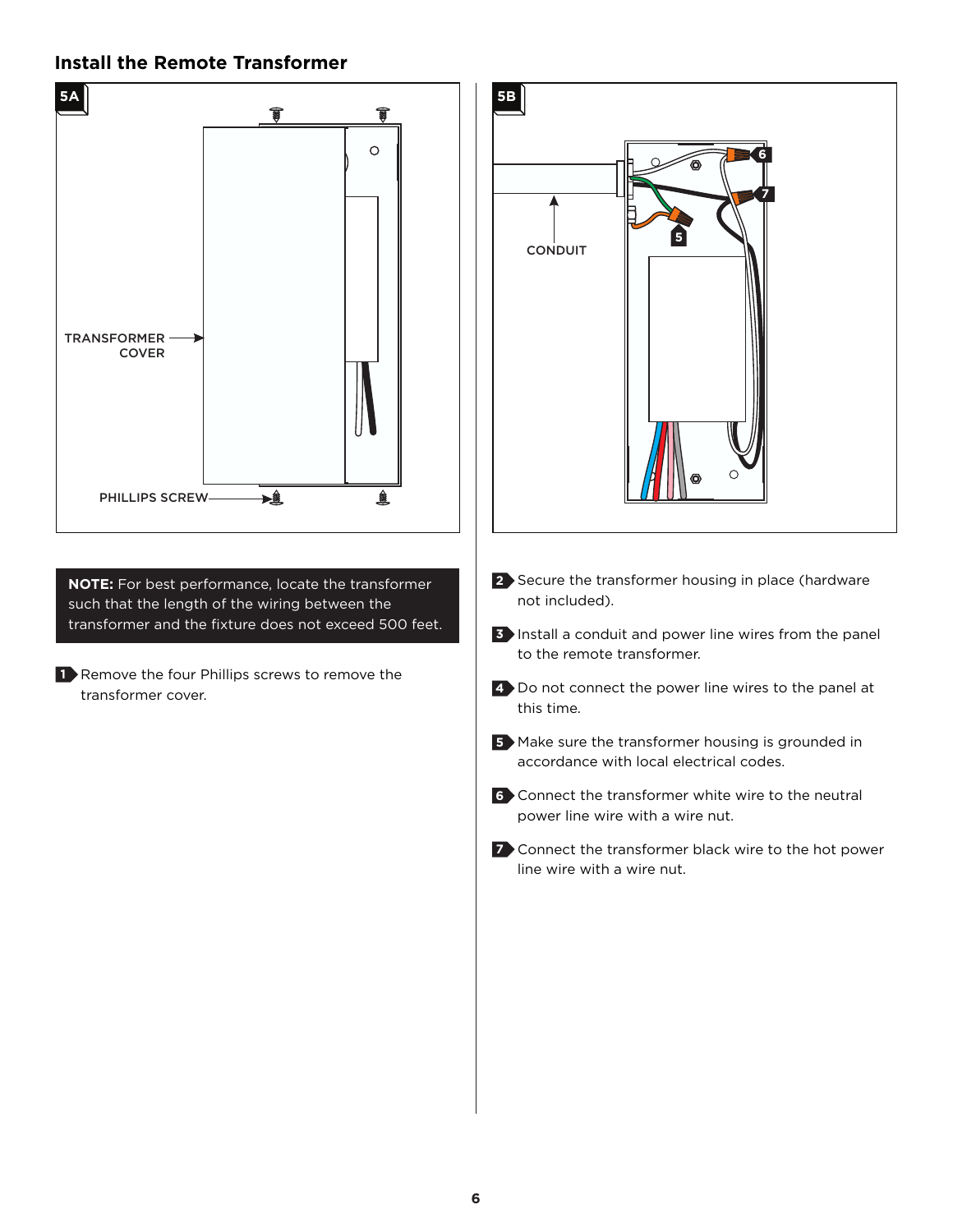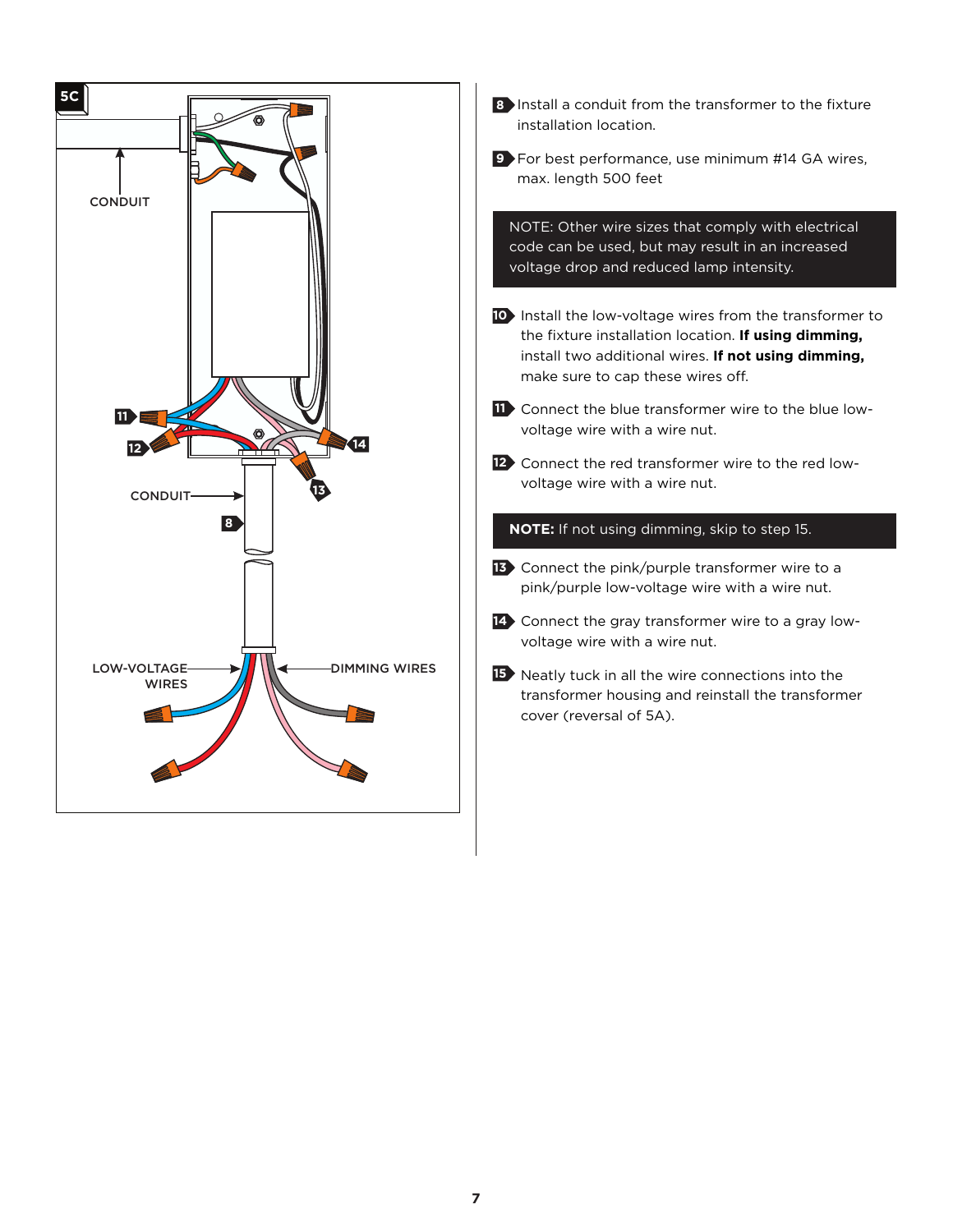# **Install the Single Port Alone**



**1** Use a 1-9/16" hole saw to cut out the ceiling or wall where the ports are going to be installed.



**2** Bring the low-voltage wires to the ceiling opening.



- 4 Screw the back ring (from the face with two holes) to the power feed connector.
- **5** Unscrew the cap from the port.



- Cut the port wires so that 1-1/2" of it is exposed and **6** strip the port wires.
- Connect the red low-voltage wire to the red port **7** alone wire with the provided wire nut.
- 8 Connect the blue low-voltage wire to the black port alone wire with the provided wire nut.
- **For dimming,** use the pink/purple and gray wires to **9** connect to a compatible dimmer. **If not using dimming,** make sure to cap these wires off.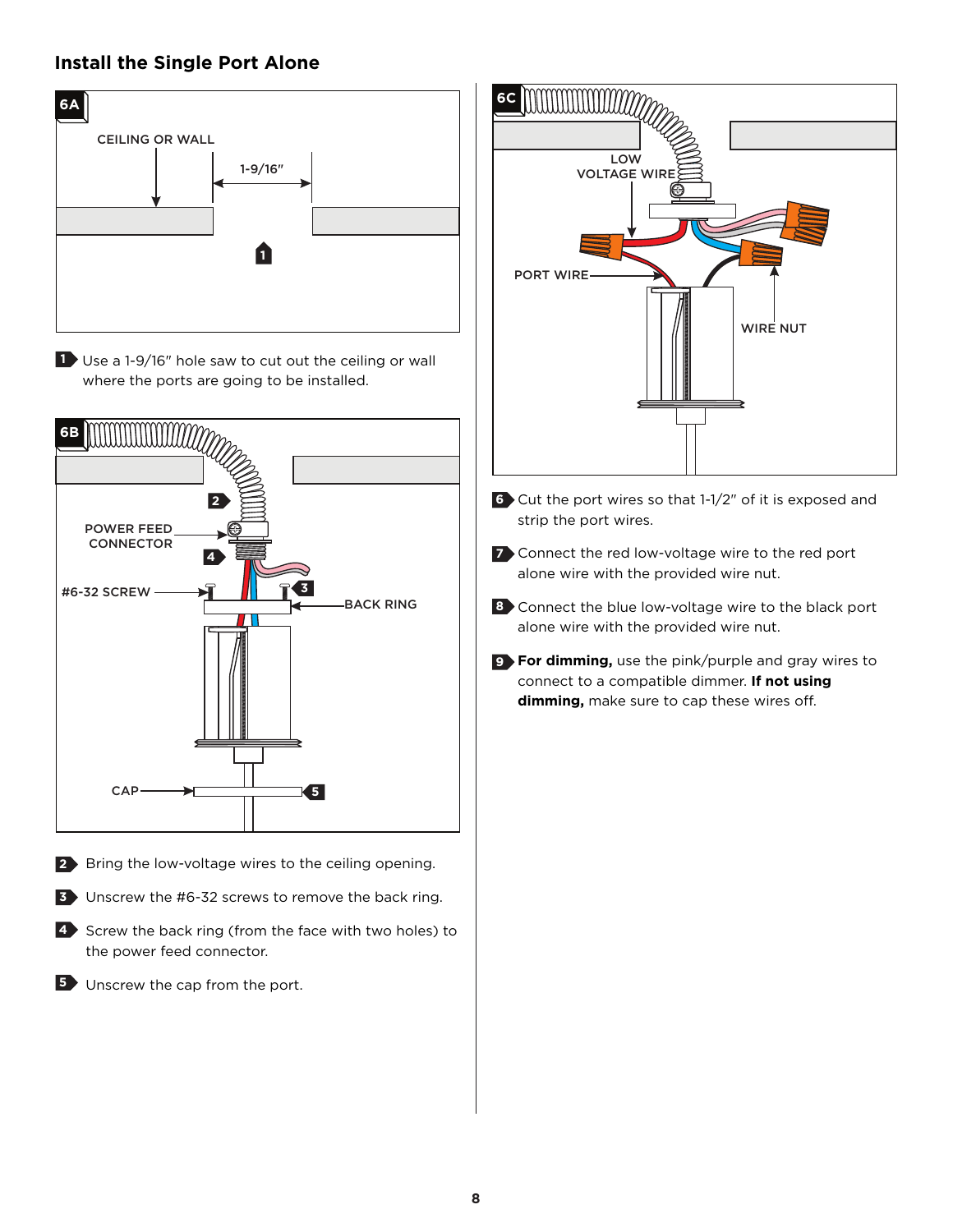

8 Place the wire nut connections and the port wires properly inside the port. Make sure that the port and low voltage wires are cleared from the edge of the port.



- **9** Replace the back ring onto the port so that end of the wing screws are properly placed into the two blind holes.
- 10 Replace and tighten the #6-32 set screws to secure the back ring onto the port.
- **11** Push the port completely into the hole.



12 Tighten the two phillips screws with a Phillips screwdriver (an electrical screwdriver will speed up the process) until the wings secure the port into the hole.



- 13 Replace and tighten the cap.
- 14 Repeat steps 1 through 13 for each port.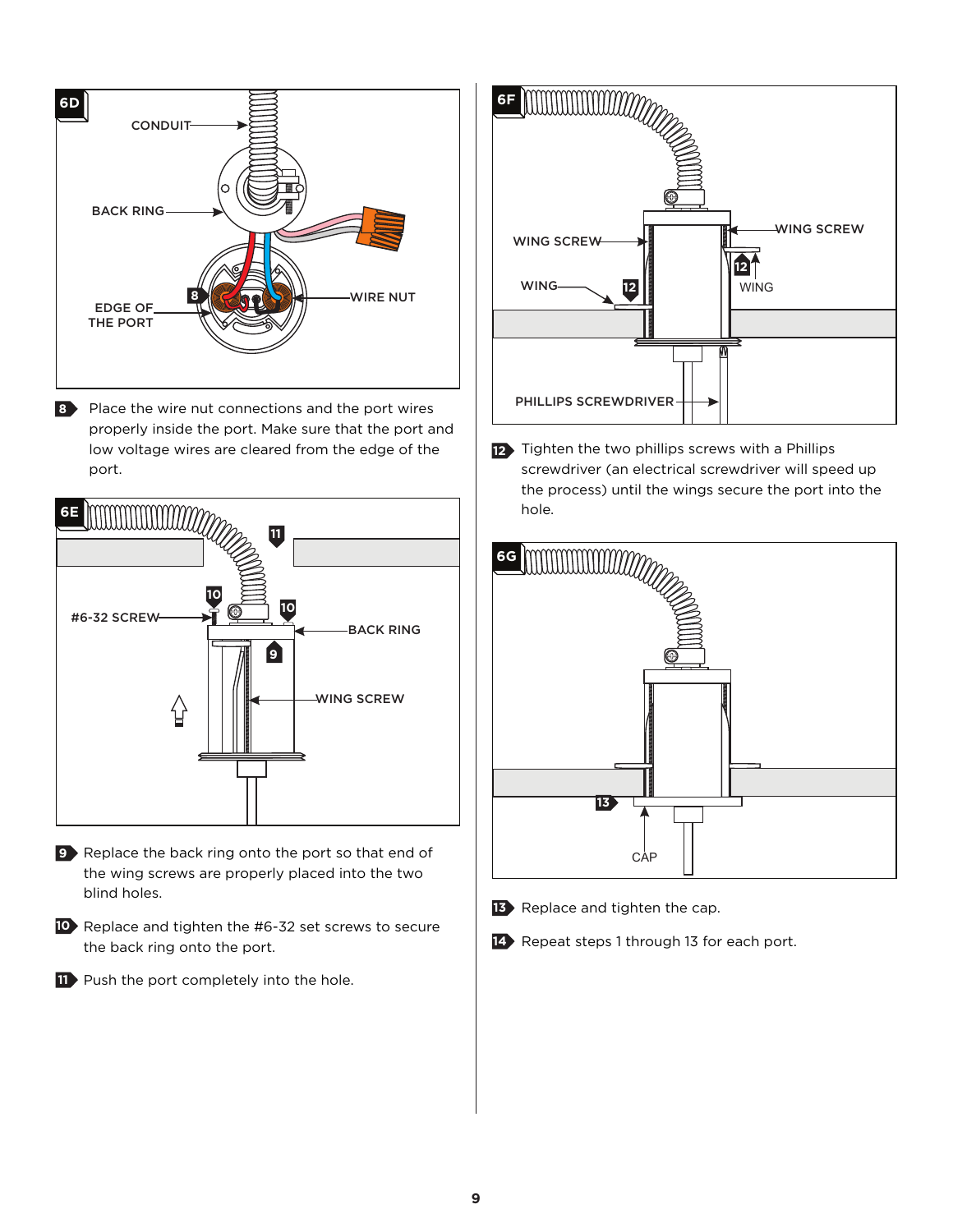#### **Cut the Pendant Cords**



1 Measure the length of cord required to hang the pendant at the desired height and cut the cord. **For Pylon Series,** leave approximately 18" for internal wiring. For all other Head Series, leave approximately 2" extra length for internal wiring.

2 Cut the insulation along the length of the cord, starting approximately 2" from the end, then cut the insulation around the diameter of the cord using the provided cable stripper. Remove the insulation and pull out the red and black conductors. Cut away the extra insulation and reinforcing fiber and strip the conductors approx. 3/8" from the ends.

**If not using accessories, skip to Section 12 to install the pendant. If using accessories, refer to the appropriate section:**

**Using the Swag Hook - Section 8A**

**Using the Bridge Connector - Section 9A**

**Using the Pendant Accessory - Section 10A**

**Using the Cord Guides - Section 11A**

### **Mount the Swag Hook**



- Tap the anchor at the marked point into the ceiling **2**
- up to the threaded portion with a hammer.



**3** Screw the anchor in the rest of the way with a Phillips screwdriver.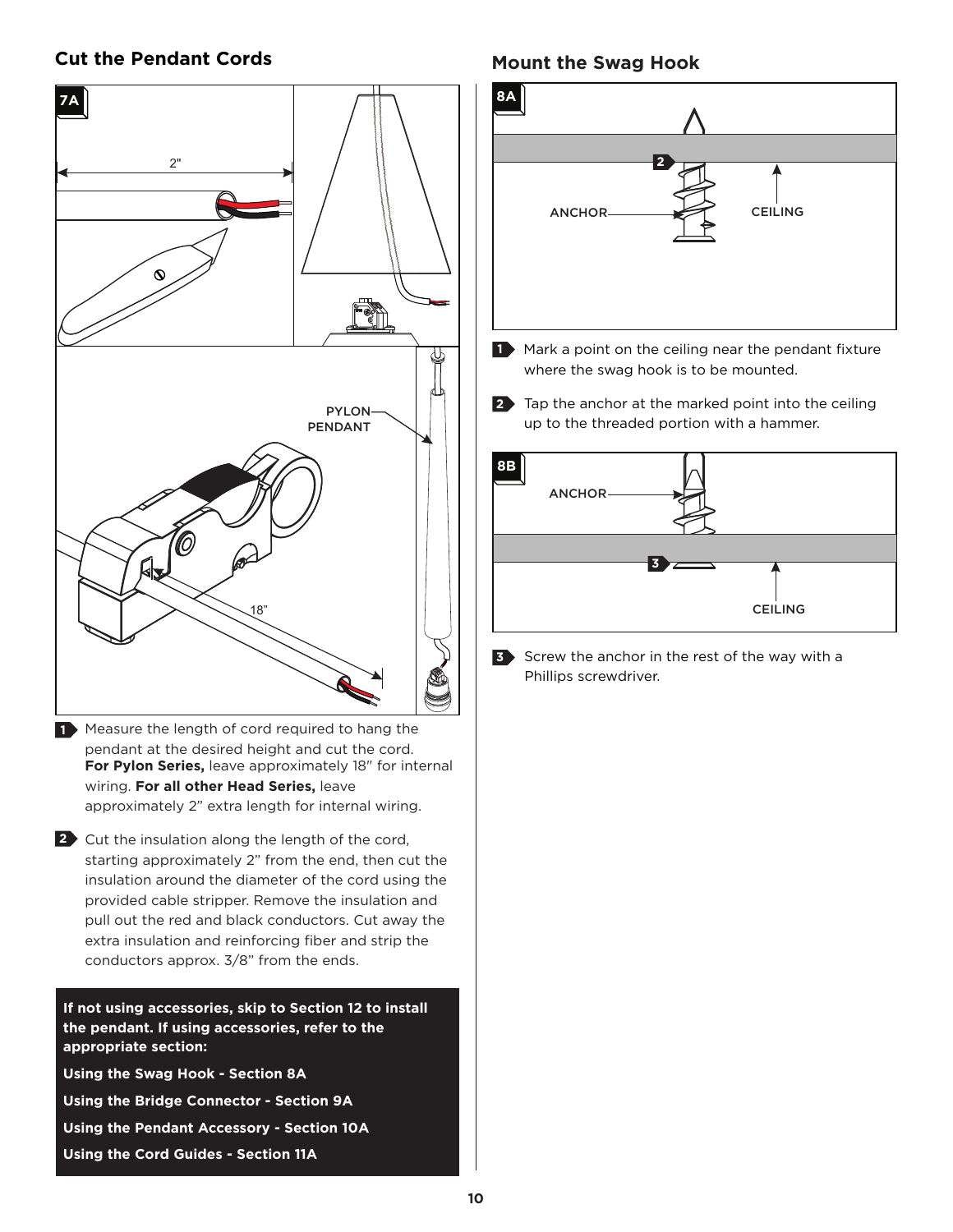

Mount the washer to the anchor with the #8 screw. **4**



**5** Hold the swag hook onto the washer and rotate it to the desired direction.



Secure the swag hook to the washer by tightening **6** the set screw using the provided Allen wrench.



**7** Hook the pendant cord into the swag hook and allow the pendant to hang freely.

**If not using more accessories, skip to Section 12 to install the pendant. If using accessories, refer to the appropriate section: Using the Swag Hook - Section 8A Using the Bridge Connector - Section 9A Using the Pendant Accessory - Section 10A**

**Using the Cord Guides - Section 11A**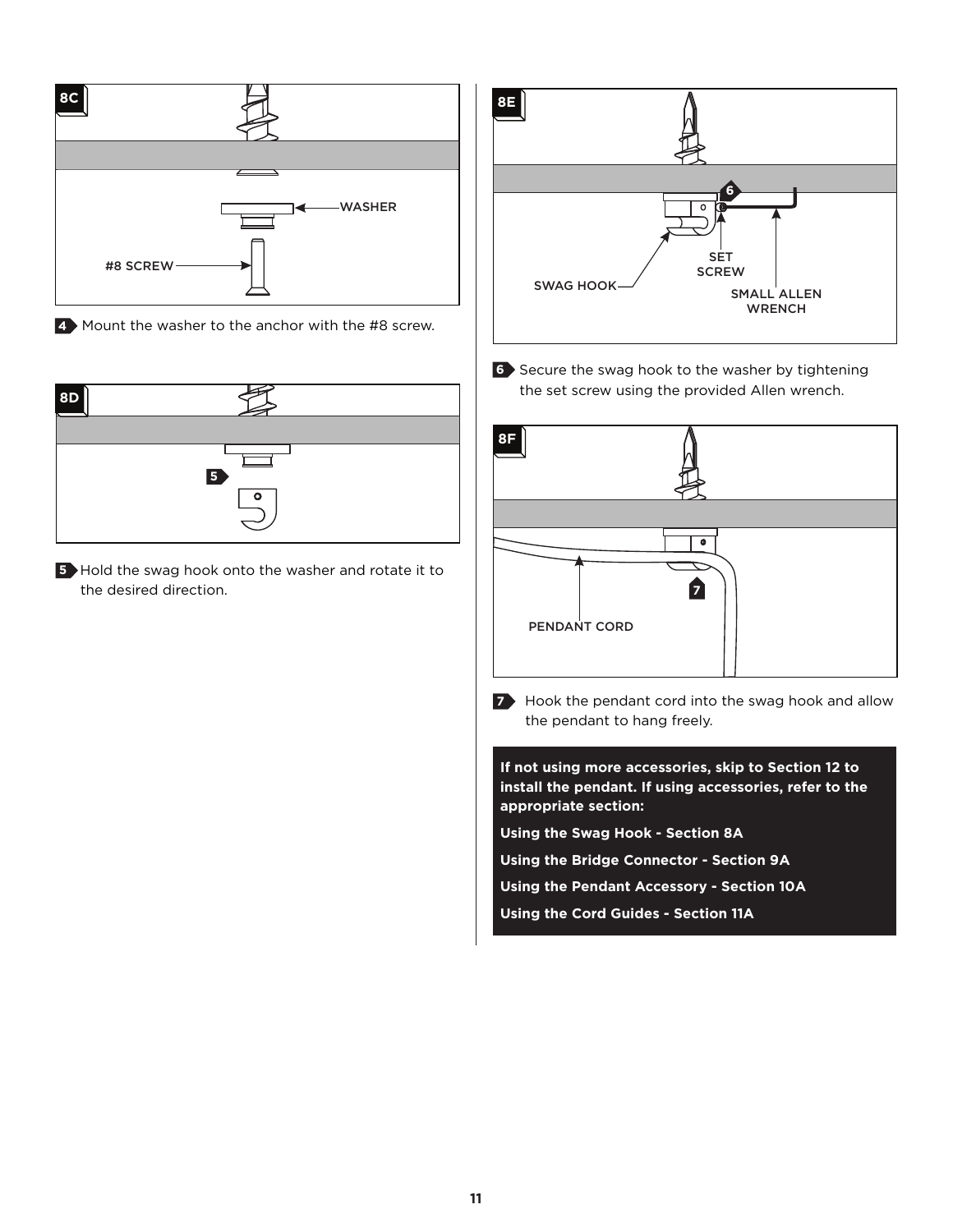#### **Install the Bridge Connector**



holes on the bridge connector near where the bridge connector is to be mounted.



- Tap the anchor at the marked point into the ceiling **3** up to the threaded portion with a hammer.
- 4 Screw the anchor in the rest of the way with a Phillips screwdriver.



- **5** Screw the anchor screws through the bridge connector and into the anchors.
- **6** Cut the insulation along the length of the cord, starting approximately 2" from the end, then cut the insulation around the diameter of the cord. Remove the insulation and pull out the red and black conductors. Cut away the extra insulation and reinforcing fiber and strip the conductors approx. 3/8" from the ends.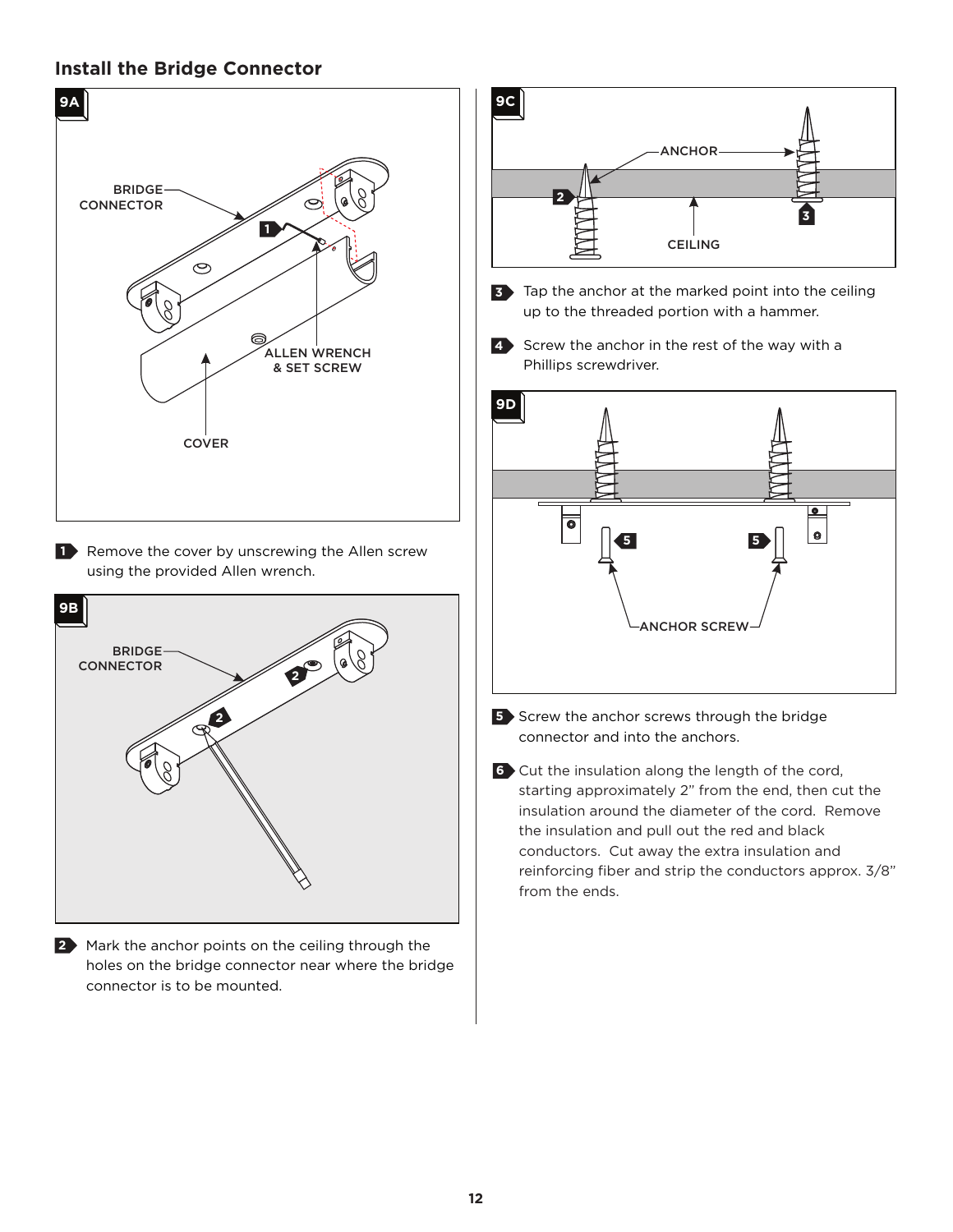

- **7** Feed the fixture cord through the top hole leaving enough cord for wire nut connections later. Tighten the set screw against the cord using the provided Allen wrench to secure the cord.
- 8 Tighten the set screw using the provided Allen wrench to secure the cord.
- 9 Repeat steps 6-8 for additional cords. Use the lower holes on the end caps and/or the center hole in the cover (strain relief collar provided) to add additional pendants if desired. **NOTE:** MAX number of pendants is 6 per branch using 30W driver and 18 per branch using 100W driver.



- 10 Connect the black wires together using a wire nut
- Connect the red wires together using a wire nut. **11**
- Neatly tuck all wires into the bridge connector and **12** reinstall the cover (reversal of step 1A).

**Using the Cord Guides - Section 11A If not using more accessories, skip to Section 12 to install the pendant. If using accessories, refer to the appropriate section:**

- **Using the Swag Hook Section 8A**
- **Using the Bridge Connector Section 9A**
- **Using the Pendant Accessory Section 10A**
- **Using the Cord Guides Section 11A**

#### **Install the Pendant Accessory**



- **1** Loosen the set screw on the accessory with an Allen wrench.
- **2** Insert the pendant cord through the accessory.
- Feed cord into the accessory until desired **3** appearance is obtained. Adjust as necessary.
- 4 Secure the cord by tightening the set screw.

**Note: The accessory must be installed prior to the Trellis pendant head.**

**If not using more accessories, skip to Section 12 to install the pendant. If using accessories, refer to the appropriate section:**

**Using the Swag Hook - Section 8A**

**Using the Bridge Connector - Section 9A**

**Using the Pendant Accessory - Section 10A**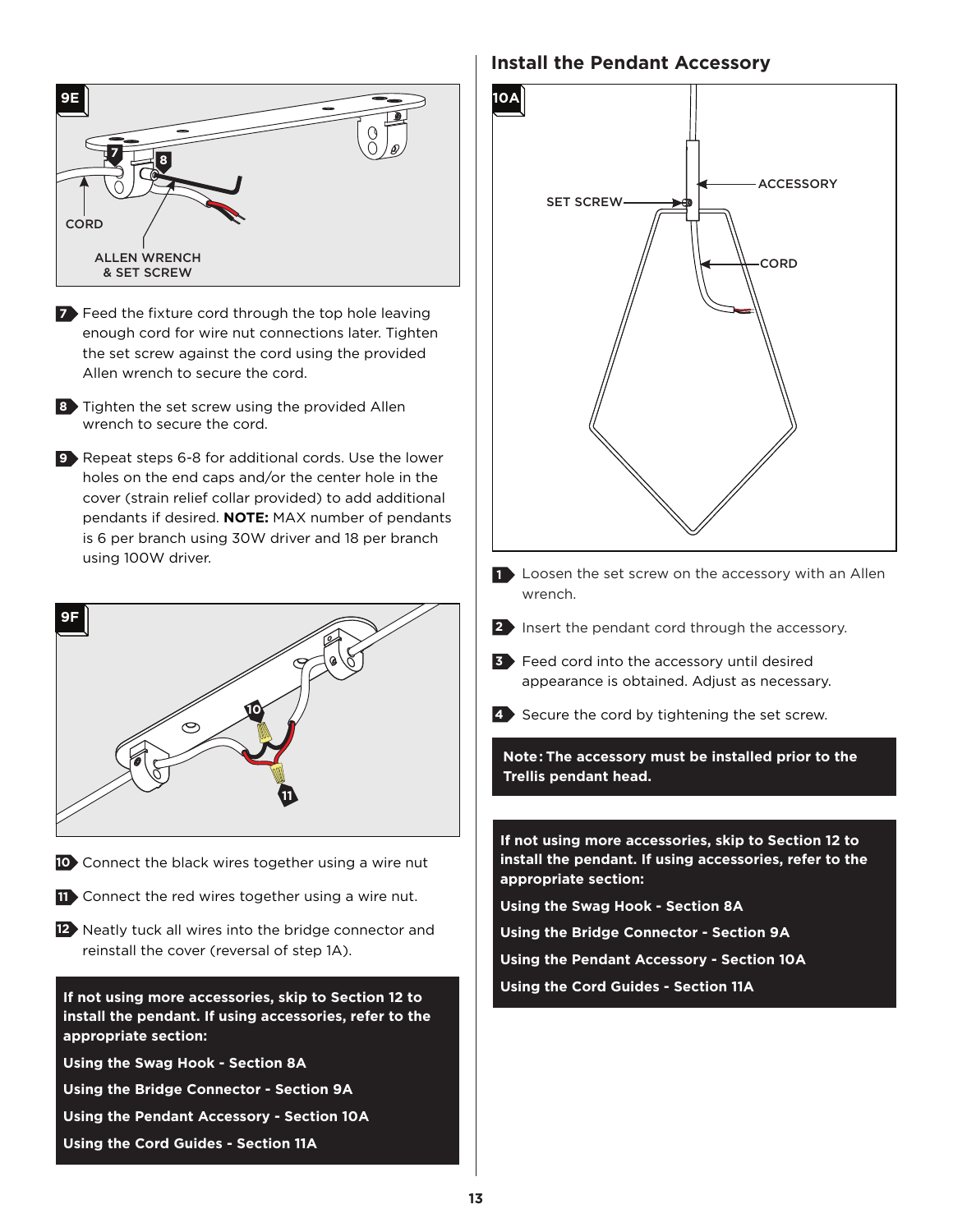# **Install the Cord Guide**



1 Loosen the set screw on the cord guide using the provided Allen wrench.

![](_page_13_Figure_3.jpeg)

**Using the Cord Guides - Section 11A**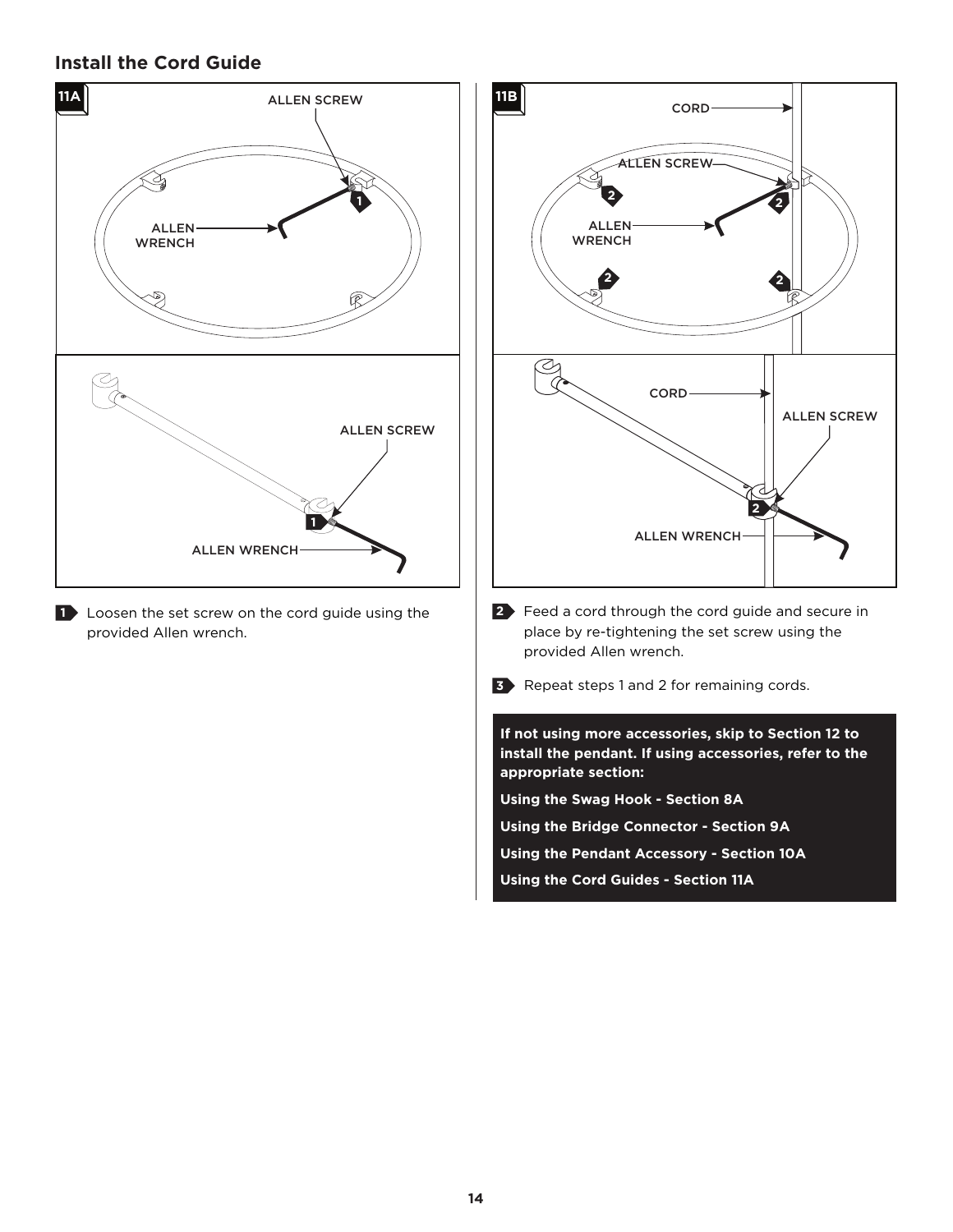#### **Install the Pendants**

![](_page_14_Figure_1.jpeg)